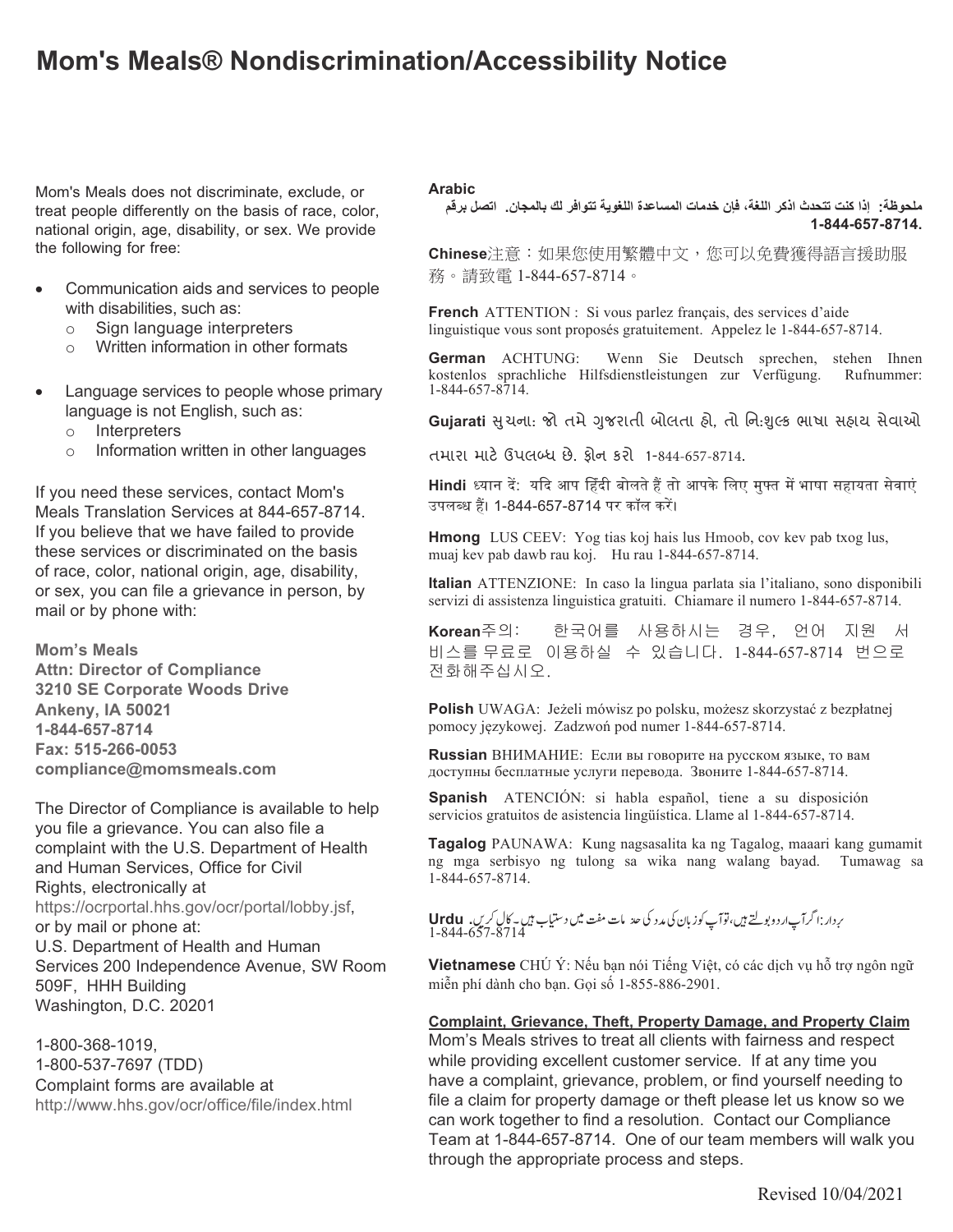

# **For meal and delivery questions, please contact our Customer Care Team at 1-866-204-6111**

#### **Notice of Privacy Practices**

#### **THIS NOTICE DESCRIBES HOW HEALTH INFORMATION ABOUT YOU MAY BE USED AND DISCLOSED AND HOW YOU CAN GET ACCESS TO THIS INFORMATION. PLEASE REVIEW IT CAREFULLY.**

We are committed to protecting the confidentiality of your health information and are required by law to do so. This notice describes how we may use your health information within Mom's Meals, a PurFoods Company, and how we may disclose it to others outside Mom's Meals. This notice also describes the rights you have concerning your own health information. This Notice of Privacy Practices applies to all Mom's Meals' facilities and all personnel. This notice takes effect October 15, 2015 and remains in effect until we replace it.

Please review it carefully and let us know if you have questions.

#### **OUR RESPONSIBILITIES**

- We are required by law to maintain the privacy and security of your protected health information.
- We will notify you know promptly if a breach occurs that may have compromised the privacy or security of your information.
- We must follow the privacy practices described in this notice and give you a copy of it.
- We will not use or share your information other than as described here unless you tell us we can in writing - you may change your mind at any time. Let us know in writing if you change your mind by contacting our Privacy Officer – contact information is at the end of this notice.

#### **YOUR CHOICES**

**For certain health information, you can tell us your choices about what we share.** If you have a clear preference for how we share your information in the situations described below, contact us. Tell us what you want us to do, and we will follow your instructions.

In these cases, you have both the right and choice to tell us to:

- Share information with your family or others involved in your care
- Share information in a disaster relief situation

In the following cases we never share your information unless you give us written permission:

• Marketing purposes

#### **Our Uses And Disclosures**

#### **How do we typically use or share your health information?**

We typically use or share your health information in the following ways.

#### **Business Operations**

• We use and disclose your information to run our organization and to contact you when necessary. *Example: We use information about you to notify you of upcoming meal deliveries and remind you to order meals.* 

*Example: We use information about you to conduct internal quality improvement activities. Example: We use information about you to bill an agency for the service we provided to you.* 

#### **External Audits**

• We use and disclose your information if it is necessary to respond to an agency or governmental audit.

#### **How else can we use or disclose your health information?**

We are allowed or required to disclose your information in other ways – usually in ways that contribute to the public good. We have to abide by conditions in the law before we can share your information for such purposes.

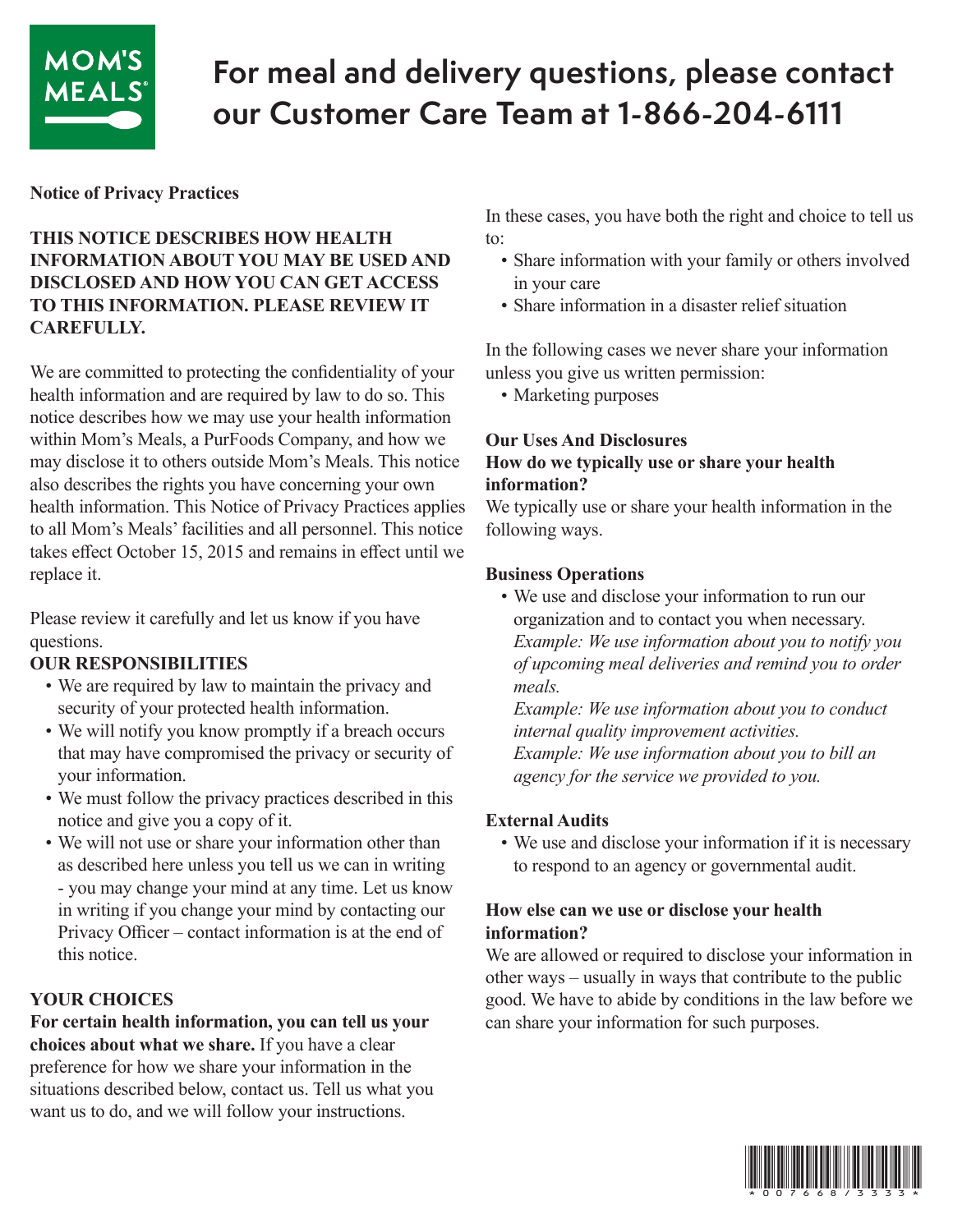#### **Public health and safety issues**

We can disclose health information about you for certain situations such as:

- Product recalls
- Reporting suspected abuse, neglect, or domestic violence

#### **Comply with the law**

• We will share information about you if state or federal laws require it, including with the Department of Health and Human Services if it audits us to verify that we're complying with federal privacy law.

#### **Address workers' compensation, law enforcement, and other government requests**

We can use or share health information about you:

- For workers' compensation claims
- For law enforcement purposes or with a law enforcement official
- With health oversight agencies for activities authorized by law

#### **Respond to lawsuits and legal actions**

We can share health information about you in response to a court or administrative order, or in response to a subpoena.

#### **YOUR RIGHTS**

#### **When it comes to your health information, you have**

**certain rights.** This section explains your rights and some of our responsibilities.

#### **Get a copy of your health information**

- You can ask to see or get a copy of the health information we have about you.
- We will provide a copy or a summary of your health information, usually within 30 days of your request.

#### **Ask us to correct health information**

- You can ask us to correct your health information if you think it is incorrect or incomplete. Ask us how to do this.
- We may be unable to fulfil your request and if so, we will explain why in writing in a timely manner.

#### **Request confidential communications**

- You can ask us to contact you in a specific way (for example, home or cell phone) or to send mail to a different address.
- We will consider all reasonable requests, and must say "yes" if you tell us you would be in danger if we do not.

## **Ask us to limit what we use or disclose**

- You can ask us not to use or disclose certain health information for treatment, payment, or our operations.
- We may be unable to fulfil your request and if so, we will notify you in a timely manner.

#### **Get a list of those with whom we've shared information**

- You can ask for a list (accounting) of the dates on which we've disclosed your health information for the six years immediately preceding the date you ask, who we disclosed it to, and why.
- We will include all disclosures except for those about treatment, payment, and health care operations, and certain other disclosures (such as any you asked us to make). We'll provide one free accounting a year but may charge a reasonable, cost-based fee if you ask for another one within 12 months.

### **Get a copy of this privacy notice**

You can ask for a copy of this notice at any time, even if you have agreed to receive the notice electronically. We will promptly provide you with a paper copy.

#### **Choose someone to act for you**

- If you have given someone health power of attorney, or if someone is your legal guardian, that person can exercise your rights and make choices about your health information.
- We will verify that any person who contacts us has the authority to act on your behalf before we take any action.

#### **File a complaint if you feel your rights are violated**

- If you feel we have violated your rights you can complain by contacting our Privacy Officer – the contact information is on the last page of this notice.
- You can file a complaint with the U.S. Department of Health and Human Services Office for Civil Rights by:
	- Sending a letter or filing an online complaint to the appropriate Office of Civil Rights Regional Office – information can be found at www.hhs.gov/hipaa/ filing-a-complaint; or
	- Calling 1-800-368-1019 for further information
	- We will not retaliate against you for filing a complaint.

#### **Changes to the Terms of this Notice**

From time to time, we may change the terms of this notice, and the changes will apply to all information we have about you. If we do, the new notice will be on our website and available upon request. You can request a copy of